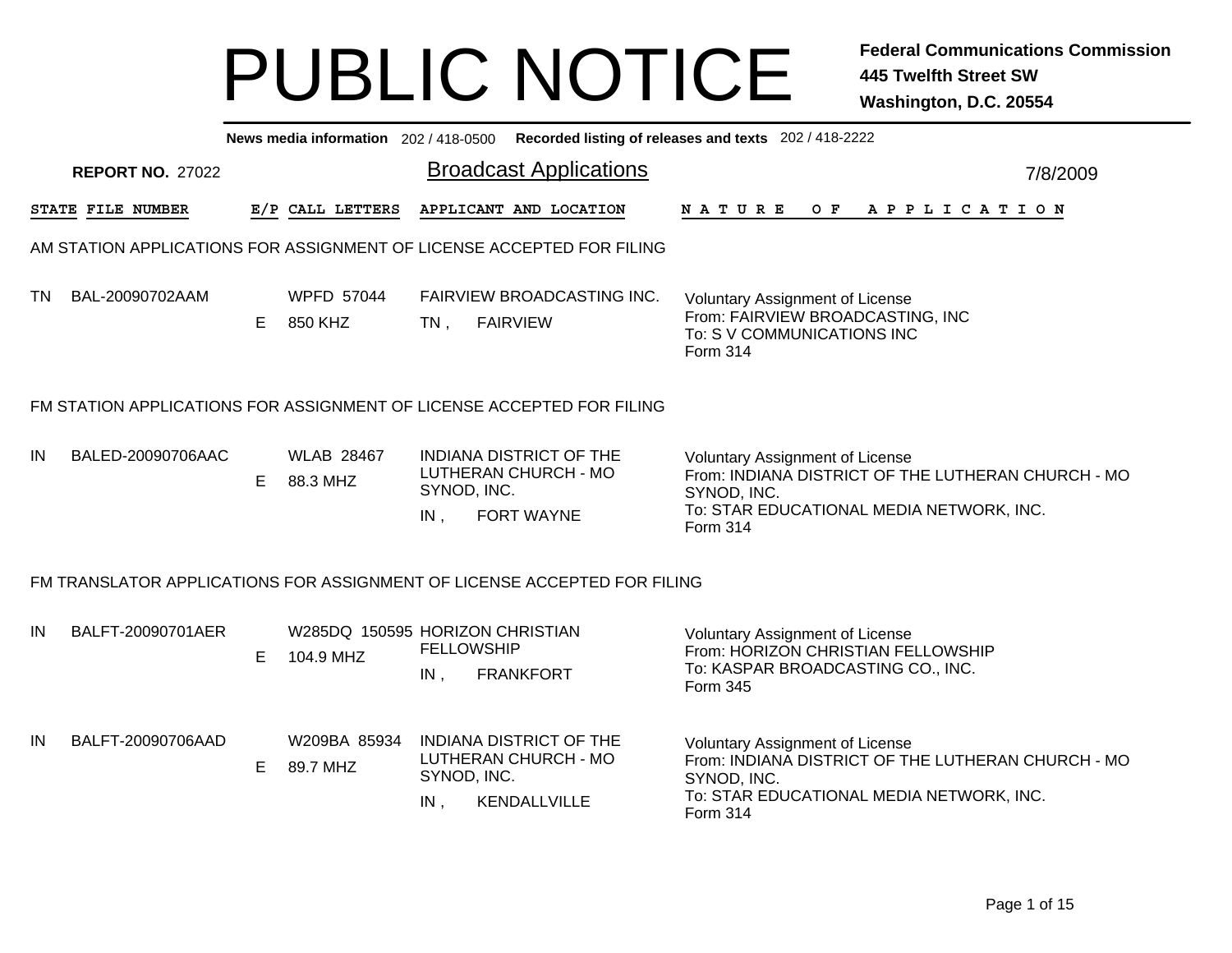|     | News media information 202/418-0500 Recorded listing of releases and texts 202/418-2222  |    |                                     |                                                                                                           |  |                                                                                                                                                                               |          |  |  |  |  |  |  |
|-----|------------------------------------------------------------------------------------------|----|-------------------------------------|-----------------------------------------------------------------------------------------------------------|--|-------------------------------------------------------------------------------------------------------------------------------------------------------------------------------|----------|--|--|--|--|--|--|
|     | <b>REPORT NO. 27022</b>                                                                  |    |                                     | <b>Broadcast Applications</b>                                                                             |  |                                                                                                                                                                               | 7/8/2009 |  |  |  |  |  |  |
|     | STATE FILE NUMBER                                                                        |    | E/P CALL LETTERS                    | APPLICANT AND LOCATION                                                                                    |  | O F<br><b>NATURE</b><br>A P P L I C A T I O N                                                                                                                                 |          |  |  |  |  |  |  |
|     | FM TRANSLATOR APPLICATIONS FOR ASSIGNMENT OF LICENSE ACCEPTED FOR FILING                 |    |                                     |                                                                                                           |  |                                                                                                                                                                               |          |  |  |  |  |  |  |
| IN  | BALFT-20090706AAE                                                                        | E. | W215BB 85973<br>90.9 MHZ            | <b>INDIANA DISTRICT OF THE</b><br>LUTHERAN CHURCH - MO<br>SYNOD, INC.<br><b>WARSAW WINONA LAKE</b><br>IN, |  | <b>Voluntary Assignment of License</b><br>From: INDIANA DISTRICT OF THE LUTHERAN CHURCH - MO<br>SYNOD, INC.<br>To: STAR EDUCATIONAL MEDIA NETWORK, INC.<br>Form 314           |          |  |  |  |  |  |  |
|     | TV TRANSLATOR OR LPTV STATION APPLICATIONS FOR ASSIGNMENT OF LICENSE ACCEPTED FOR FILING |    |                                     |                                                                                                           |  |                                                                                                                                                                               |          |  |  |  |  |  |  |
| OK. | BALTT-20090702ABJ                                                                        | E  | <b>KEGG-LP</b><br>128140<br>CHAN-35 | <b>HISPANIC CHRISTIAN</b><br>COMMUNITY NETWORK, INC.<br><b>MCALESTER</b><br>OK,                           |  | <b>Voluntary Assignment of License</b><br>From: HISPANIC CHRISTIAN COMMUNITY NETWORK, INC.<br>To: HOSANNA APOSTOLIC MINISTRIES BROADCASTING<br><b>CORPORATION</b><br>Form 345 |          |  |  |  |  |  |  |
| TX. | BALTTL-20090702ABK                                                                       | E  | K23HF 130038<br>CHAN-23             | <b>HISPANIC CHRISTIAN</b><br><b>COMMUNITY NETWORK, INC.</b><br><b>WOODVILLE</b><br>$TX$ ,                 |  | <b>Voluntary Assignment of License</b><br>From: HISPANIC CHRISTIAN COMMUNITY NETWORK, INC.<br>To: HOSANNA APOSTOLIC MINISTRIES BROADCASTING<br><b>CORPORATION</b><br>Form 345 |          |  |  |  |  |  |  |
| KS. | BAPTTL-20090702ABL                                                                       | E  | <b>KQKC-LP</b><br>128050<br>CHAN-32 | <b>HISPANIC CHRISTIAN</b><br><b>COMMUNITY NETWORK, INC.</b><br><b>TOPEKA</b><br>KS,                       |  | <b>Voluntary Assignment of License</b><br>From: HISPANIC CHRISTIAN COMMUNITY NETWORK, INC.<br>To: HOSANNA APOSTOLIC MINISTRIES BROADCASTING<br><b>CORPORATION</b><br>Form 345 |          |  |  |  |  |  |  |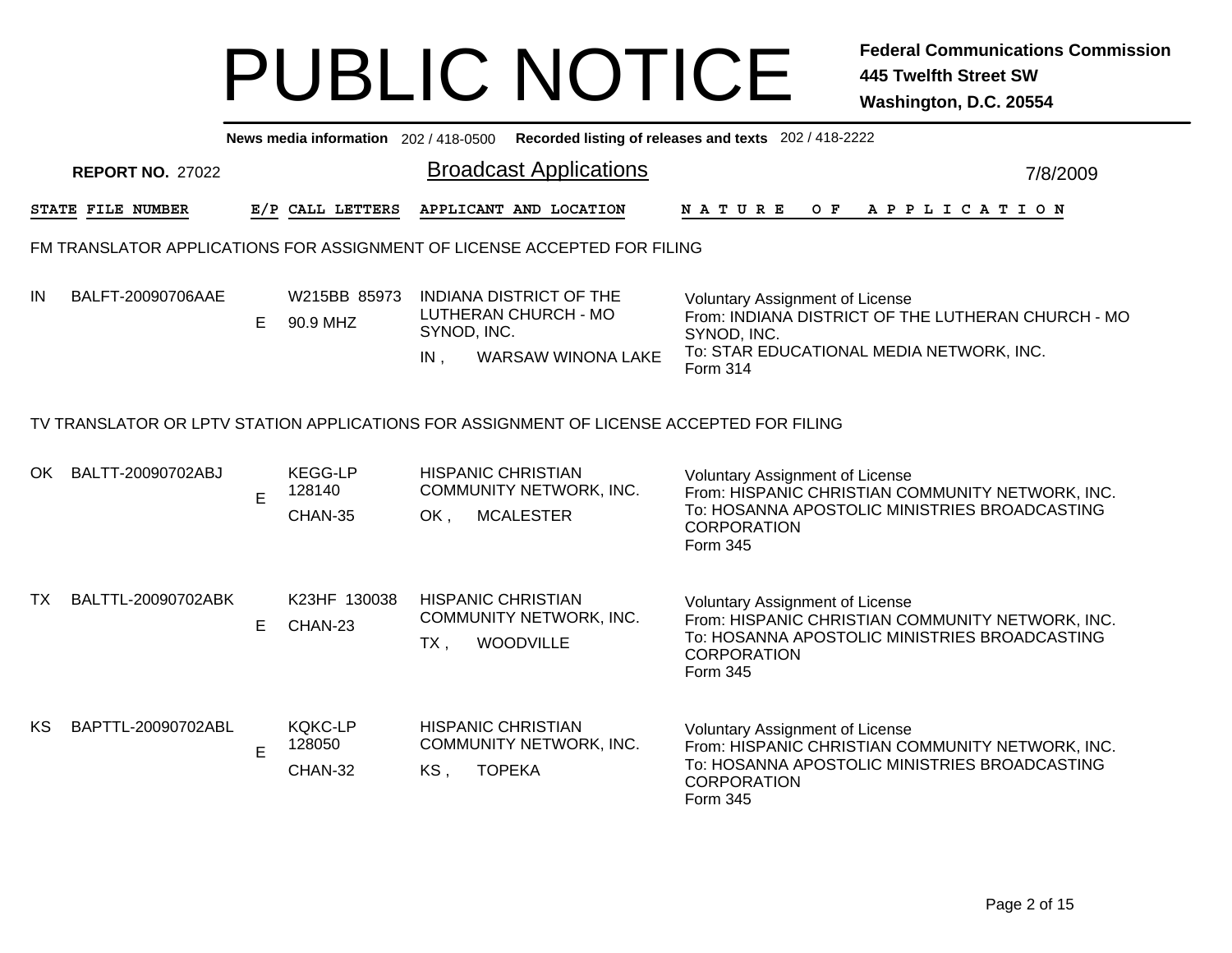|     | News media information 202 / 418-0500 Recorded listing of releases and texts 202 / 418-2222 |   |                          |        |                                                                                          |                                                                                                                                                                           |  |  |  |  |  |  |  |
|-----|---------------------------------------------------------------------------------------------|---|--------------------------|--------|------------------------------------------------------------------------------------------|---------------------------------------------------------------------------------------------------------------------------------------------------------------------------|--|--|--|--|--|--|--|
|     | <b>REPORT NO. 27022</b>                                                                     |   |                          |        | <b>Broadcast Applications</b>                                                            | 7/8/2009                                                                                                                                                                  |  |  |  |  |  |  |  |
|     | STATE FILE NUMBER                                                                           |   | E/P CALL LETTERS         |        | APPLICANT AND LOCATION                                                                   | <b>NATURE</b><br>OF APPLICATION                                                                                                                                           |  |  |  |  |  |  |  |
|     |                                                                                             |   |                          |        | TV TRANSLATOR OR LPTV STATION APPLICATIONS FOR ASSIGNMENT OF LICENSE ACCEPTED FOR FILING |                                                                                                                                                                           |  |  |  |  |  |  |  |
| ТX  | BALTTL-20090702ABO                                                                          | E | KLAO-LP 20563<br>CHAN-55 | $TX$ , | <b>DANIEL GOMEZ</b><br><b>CORPUS CHRISTI</b>                                             | Voluntary Assignment of License<br>From: DANIEL GOMEZ<br>To: HOSANNA APOSTOLIC MINISTRIES BROADCASTING<br><b>CORPORATION</b><br>Form 345                                  |  |  |  |  |  |  |  |
| TX  | BALTT-20090702ABP                                                                           | E | K44GW 129974<br>CHAN-44  | $TX$ , | COMUNIDAD MISIONERA DE<br>ADORACION, INC.<br><b>HEREFORD</b>                             | <b>Voluntary Assignment of License</b><br>From: COMUNIDAD MISIONERA DE ADORACION, INC.<br>To: HOSANNA APOSTOLIC MINISTRIES BROADCASTING<br><b>CORPORATION</b><br>Form 345 |  |  |  |  |  |  |  |
| WY. | BALTT-20090702ABQ                                                                           | E | K14LV 130147<br>CHAN-14  | WY,    | <b>COMUNIDAD MISIONERA DE</b><br>ADORACION, INC.<br><b>CHEYENNE</b>                      | <b>Voluntary Assignment of License</b><br>From: COMUNIDAD MISIONERA DE ADORACION, INC.<br>To: HOSANNA APOSTOLIC MINISTRIES BROADCASTING<br><b>CORPORATION</b><br>Form 345 |  |  |  |  |  |  |  |
| FL. | BALTT-20090702ABR                                                                           | E | W28CP 67924<br>CHAN-28   | FL,    | COMUNIDAD MISIONERA DE<br>ADORACION, INC.<br><b>SUMMERLAND KEY</b>                       | <b>Voluntary Assignment of License</b><br>From: COMUNIDAD MISIONERA DE ADORACION, INC.<br>To: HOSANNA APOSTOLIC MINISTRIES BROADCASTING<br><b>CORPORATION</b><br>Form 345 |  |  |  |  |  |  |  |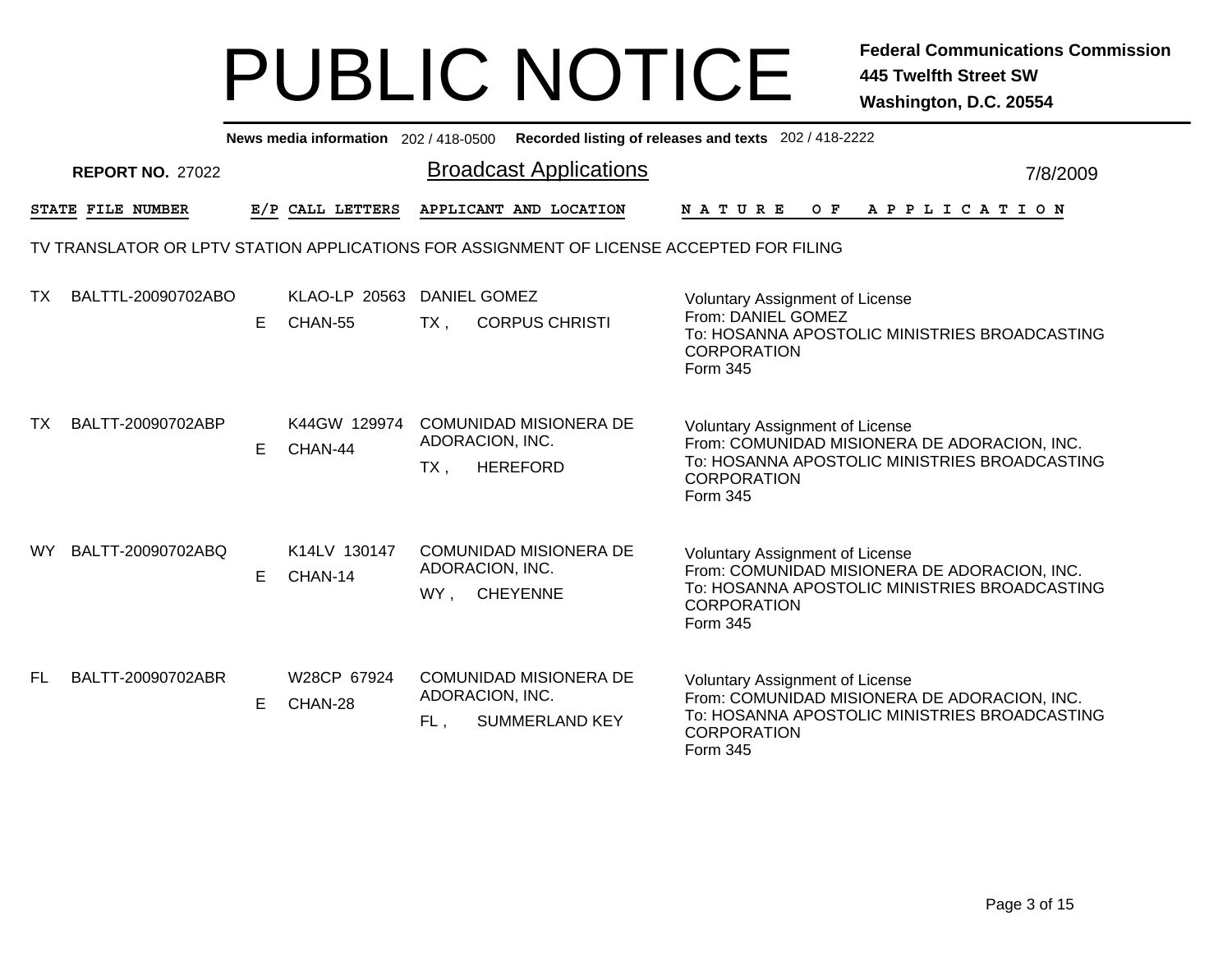|           | News media information 202/418-0500 Recorded listing of releases and texts 202/418-2222 |    |                                              |     |                                                                                          |                                                                                                                                                                               |          |  |  |  |  |  |
|-----------|-----------------------------------------------------------------------------------------|----|----------------------------------------------|-----|------------------------------------------------------------------------------------------|-------------------------------------------------------------------------------------------------------------------------------------------------------------------------------|----------|--|--|--|--|--|
|           | <b>REPORT NO. 27022</b>                                                                 |    |                                              |     | <b>Broadcast Applications</b>                                                            |                                                                                                                                                                               | 7/8/2009 |  |  |  |  |  |
|           | STATE FILE NUMBER                                                                       |    | E/P CALL LETTERS                             |     | APPLICANT AND LOCATION                                                                   | N A T U R E<br>O F<br>A P P L I C A T I O N                                                                                                                                   |          |  |  |  |  |  |
|           |                                                                                         |    |                                              |     | TV TRANSLATOR OR LPTV STATION APPLICATIONS FOR ASSIGNMENT OF LICENSE ACCEPTED FOR FILING |                                                                                                                                                                               |          |  |  |  |  |  |
| IN        | BALTTL-20090706AAF                                                                      | E. | WUVI-LP 127875 HISPANIC CHRISTIAN<br>CHAN-65 | IN. | COMMUNITY NETWORK, INC.<br><b>WEST LAFAYETTE</b>                                         | <b>Voluntary Assignment of License</b><br>From: HISPANIC CHRISTIAN COMMUNITY NETWORK, INC.<br>To: HOSANNA APOSTOLIC MINISTRIES BROADCASTING<br><b>CORPORATION</b><br>Form 345 |          |  |  |  |  |  |
| VA        | BALTVL-20090706AAG                                                                      | E. | WIVC-LP 127905 HISPANIC CHRISTIAN<br>CHAN-13 | VA, | COMMUNITY NETWORK, INC.<br><b>CHARLOTTESVILLE</b>                                        | <b>Voluntary Assignment of License</b><br>From: HISPANIC CHRISTIAN COMMUNITY NETWORK, INC.<br>To: HOSANNA APOSTOLIC MINISTRIES BROADCASTING<br><b>CORPORATION</b><br>Form 345 |          |  |  |  |  |  |
|           |                                                                                         |    |                                              |     | FM TRANSLATOR APPLICATIONS FOR ASSIGNMENT OF PERMIT ACCEPTED FOR FILING                  |                                                                                                                                                                               |          |  |  |  |  |  |
| <b>PR</b> | BAPFT-20090702AAI                                                                       | E. | 101.5 MHZ                                    | PR, | W268BK 157307 WEST COAST BROADCASTING<br><b>PATILLAS</b>                                 | <b>Voluntary Assignment of Construction Permit</b><br>From: WEST COAST BROADCASTING<br>To: JUAN CARLOS MATOS BARRETO<br>Form 345                                              |          |  |  |  |  |  |
|           | WA BAPFT-20090702ACP                                                                    | E  | K221FJ 149360<br>92.1 MHZ                    | WA, | NORTHWEST INDY RADIO<br>MANZANITA                                                        | <b>Voluntary Assignment of Construction Permit</b><br>From: NORTHWEST INDY RADIO<br>To: SEATTLE STREAMING RADIO, LLC<br>Form 314                                              |          |  |  |  |  |  |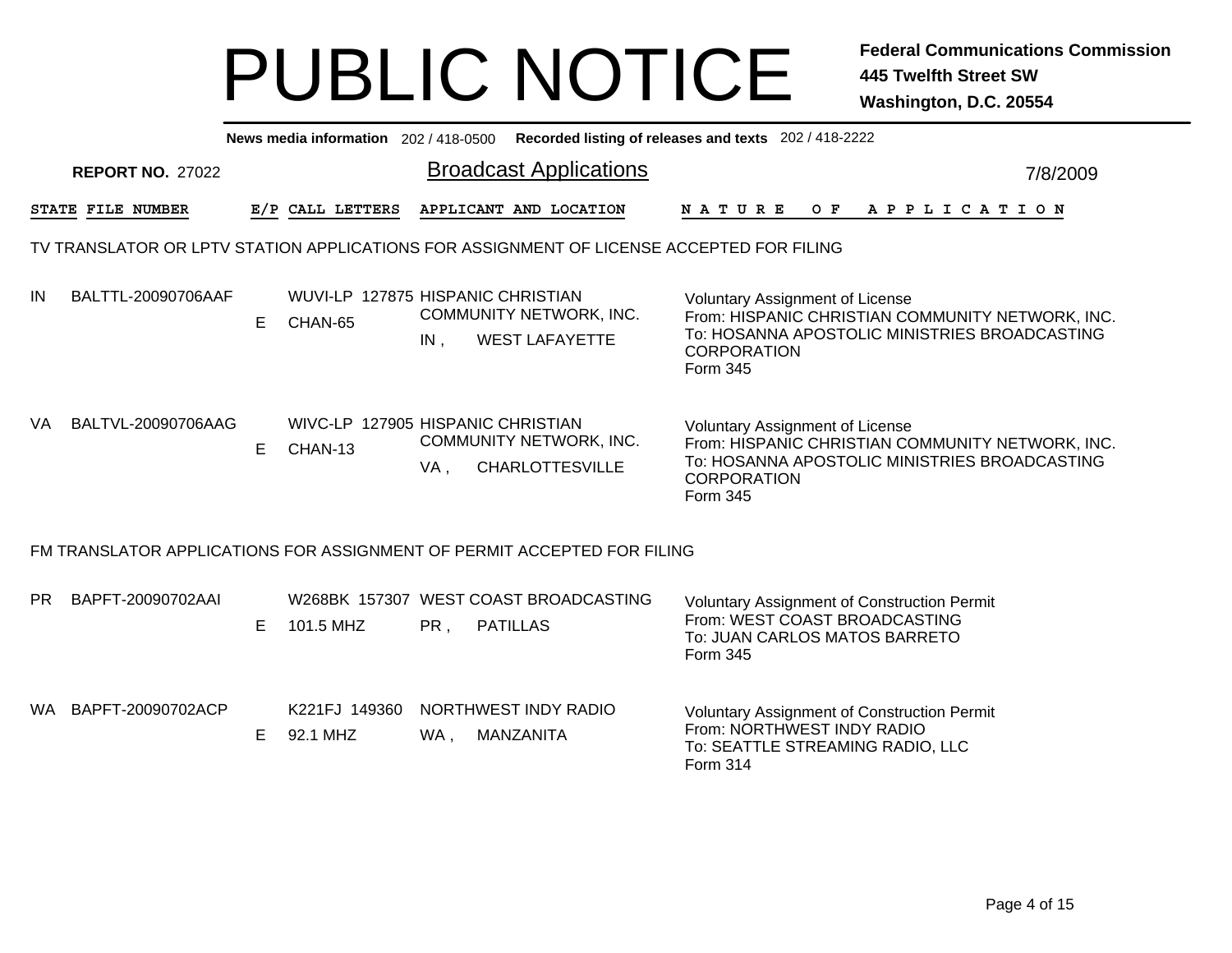|     | Recorded listing of releases and texts 202 / 418-2222<br>News media information 202 / 418-0500 |    |                                 |                           |               |                                                                  |  |                                   |  |  |  |  |     |  |  |                       |  |  |          |  |
|-----|------------------------------------------------------------------------------------------------|----|---------------------------------|---------------------------|---------------|------------------------------------------------------------------|--|-----------------------------------|--|--|--|--|-----|--|--|-----------------------|--|--|----------|--|
|     | <b>REPORT NO. 27022</b>                                                                        |    |                                 |                           |               | <b>Broadcast Applications</b>                                    |  |                                   |  |  |  |  |     |  |  |                       |  |  | 7/8/2009 |  |
|     | STATE FILE NUMBER                                                                              |    | E/P CALL LETTERS                |                           |               | APPLICANT AND LOCATION                                           |  | <b>NATURE</b>                     |  |  |  |  | O F |  |  | A P P L I C A T I O N |  |  |          |  |
|     | FM AUXILIARY TRANSMITTING ANTENNA APPLICATIONS FOR AUXILIARY PERMIT ACCEPTED FOR FILING        |    |                                 |                           |               |                                                                  |  |                                   |  |  |  |  |     |  |  |                       |  |  |          |  |
| FL. | BXPH-20090702AAQ                                                                               | E. | <b>WLTQ-FM 3059</b><br>92.1 MHZ | FL,                       | <b>VENICE</b> | CITICASTERS LICENSES, INC.                                       |  | CP for auxiliary purposes.        |  |  |  |  |     |  |  |                       |  |  |          |  |
|     | DIGITAL TRANSLATOR OR DIGITAL LPTV APPLICATIONS FOR DIGITAL FLASH CUT ACCEPTED FOR FILING      |    |                                 |                           |               |                                                                  |  |                                   |  |  |  |  |     |  |  |                       |  |  |          |  |
| TX. | BDFCDTT-20090702ACZ                                                                            | Е  | K35EM 1238<br>CHAN-35           | <b>DISTRICT</b><br>$TX$ , | QUITAQUE      | AMARILLO JUNIOR COLLEGE                                          |  | Minor change of callsign K35EM.   |  |  |  |  |     |  |  |                       |  |  |          |  |
| TX. | BDFCDTT-20090702ADA                                                                            | Е  | K17DS 1237<br>CHAN-17           | <b>DISTRICT</b><br>TX,    |               | AMARILLO JUNIOR COLLEGE<br><b>CLARENDON</b>                      |  | Minor change of callsign K17DS.   |  |  |  |  |     |  |  |                       |  |  |          |  |
|     | CLASS A TV APPLICATIONS FOR DISPLACEMENT ACCEPTED FOR FILING                                   |    |                                 |                           |               |                                                                  |  |                                   |  |  |  |  |     |  |  |                       |  |  |          |  |
| CA  | BDISTTA-20090702ACJ                                                                            | Е  | CHAN-48                         | $CA$ ,                    |               | KAXT-CA 37689 BROADLAND PROPERTIES, INC.<br>SANTA CLARA-SAN JOSE |  | Minor change of callsign KAXT-CA. |  |  |  |  |     |  |  |                       |  |  |          |  |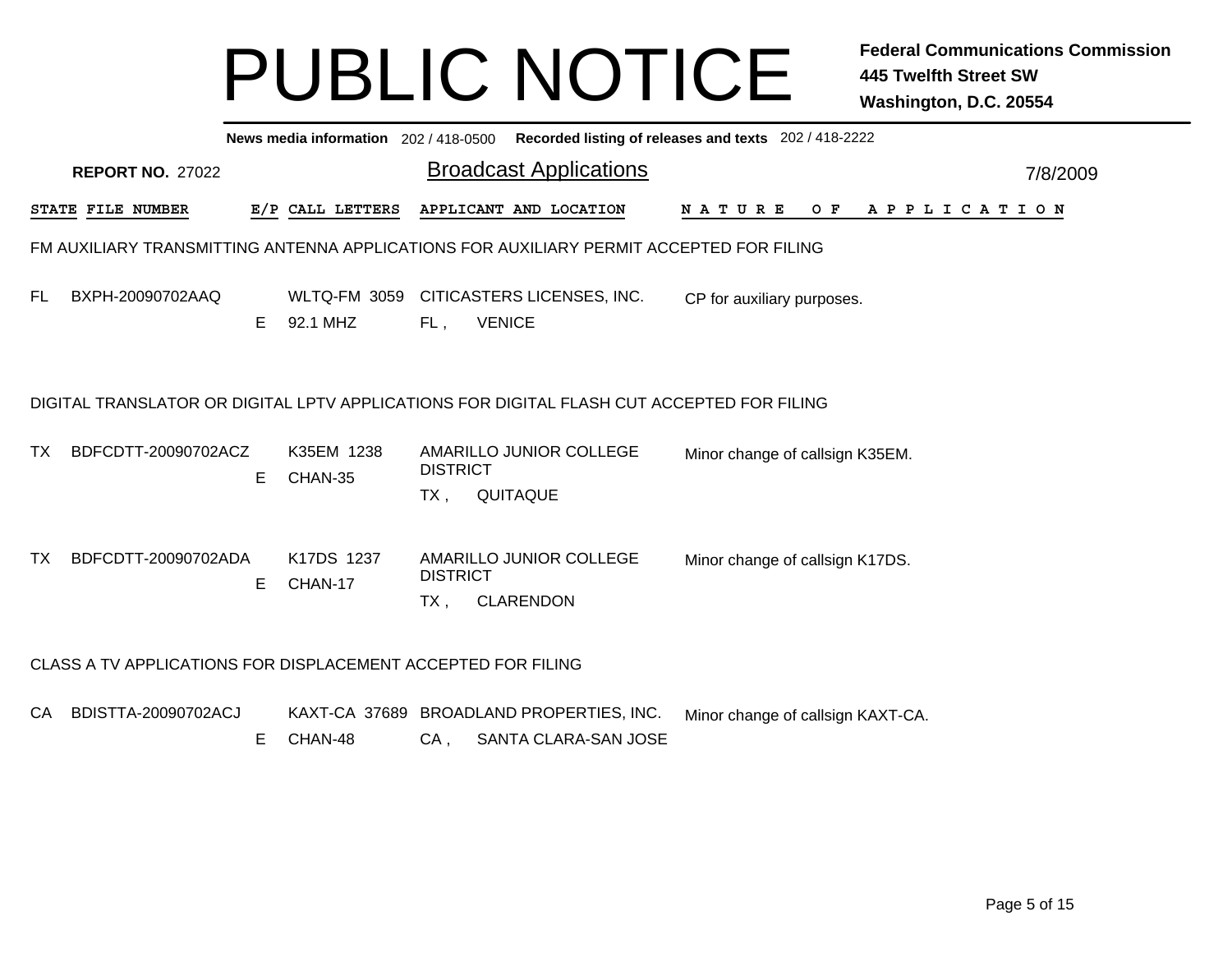|           | News media information 202 / 418-0500 Recorded listing of releases and texts 202 / 418-2222 |   |                              |                                                                                                    |                                                                                  |          |  |  |  |  |  |  |
|-----------|---------------------------------------------------------------------------------------------|---|------------------------------|----------------------------------------------------------------------------------------------------|----------------------------------------------------------------------------------|----------|--|--|--|--|--|--|
|           | <b>REPORT NO. 27022</b>                                                                     |   |                              | <b>Broadcast Applications</b>                                                                      |                                                                                  | 7/8/2009 |  |  |  |  |  |  |
|           | STATE FILE NUMBER                                                                           |   | E/P CALL LETTERS             | APPLICANT AND LOCATION                                                                             | $O$ $F$<br>APPLICATION<br><b>NATURE</b>                                          |          |  |  |  |  |  |  |
|           |                                                                                             |   |                              | DIGITAL TRANSLATOR OR DIGITAL LPTV APPLICATIONS FOR DISPLACEMENT ACCEPTED FOR FILING               |                                                                                  |          |  |  |  |  |  |  |
| CA        | BDISDTL-20090706AAA                                                                         | E | KDTS-LD<br>167032            | WORD OF GOD FELLOWSHIP,<br>INC.                                                                    | Minor change of callsign KDTS-LD.                                                |          |  |  |  |  |  |  |
|           |                                                                                             |   | CHAN-22                      | $CA$ ,<br><b>SAN FRANCISCO</b>                                                                     |                                                                                  |          |  |  |  |  |  |  |
|           |                                                                                             |   |                              | DIGITAL TRANSLATOR OR DIGITAL LPTV APPLICATIONS FOR DTV REPLACEMENT TRANSLATOR ACCEPTED FOR FILING |                                                                                  |          |  |  |  |  |  |  |
| <b>TN</b> | BDRTCDT-20090702ACO                                                                         | Е | <b>WTVF 36504</b><br>CHAN-50 | NEWSCHANNEL 5 NETWORK,<br><b>LLC</b>                                                               | Construction permit for a DTV Replacement Translator for callsign WTVF           |          |  |  |  |  |  |  |
|           |                                                                                             |   |                              | <b>NASHVILLE</b><br>TN,                                                                            |                                                                                  |          |  |  |  |  |  |  |
|           |                                                                                             |   |                              | DIGITAL TV APPLICATIONS FOR LICENSE TO COVER ACCEPTED FOR FILING                                   |                                                                                  |          |  |  |  |  |  |  |
| МT        | BLCDT-20090622AEF                                                                           | E | CHAN-5                       | KXGN-DT 24287 GLENDIVE BROADCASTING<br>CORP.                                                       | License to cover construction permit no: BPCDT-20090114AGK,<br>callsign KXGN-TV. |          |  |  |  |  |  |  |
|           |                                                                                             |   |                              | MT,<br><b>GLENDIVE</b>                                                                             |                                                                                  |          |  |  |  |  |  |  |
| МT        | BLCDT-20090622AFD                                                                           |   | KYUS-DT 5237                 | KYUS-TV BROADCASTING<br><b>CORPORATION</b>                                                         | License to cover construction permit no: BPCDT-20080616AEK,                      |          |  |  |  |  |  |  |
|           |                                                                                             | E | CHAN-3                       | MT,<br><b>MILES CITY</b>                                                                           | callsign KYUS-TV.                                                                |          |  |  |  |  |  |  |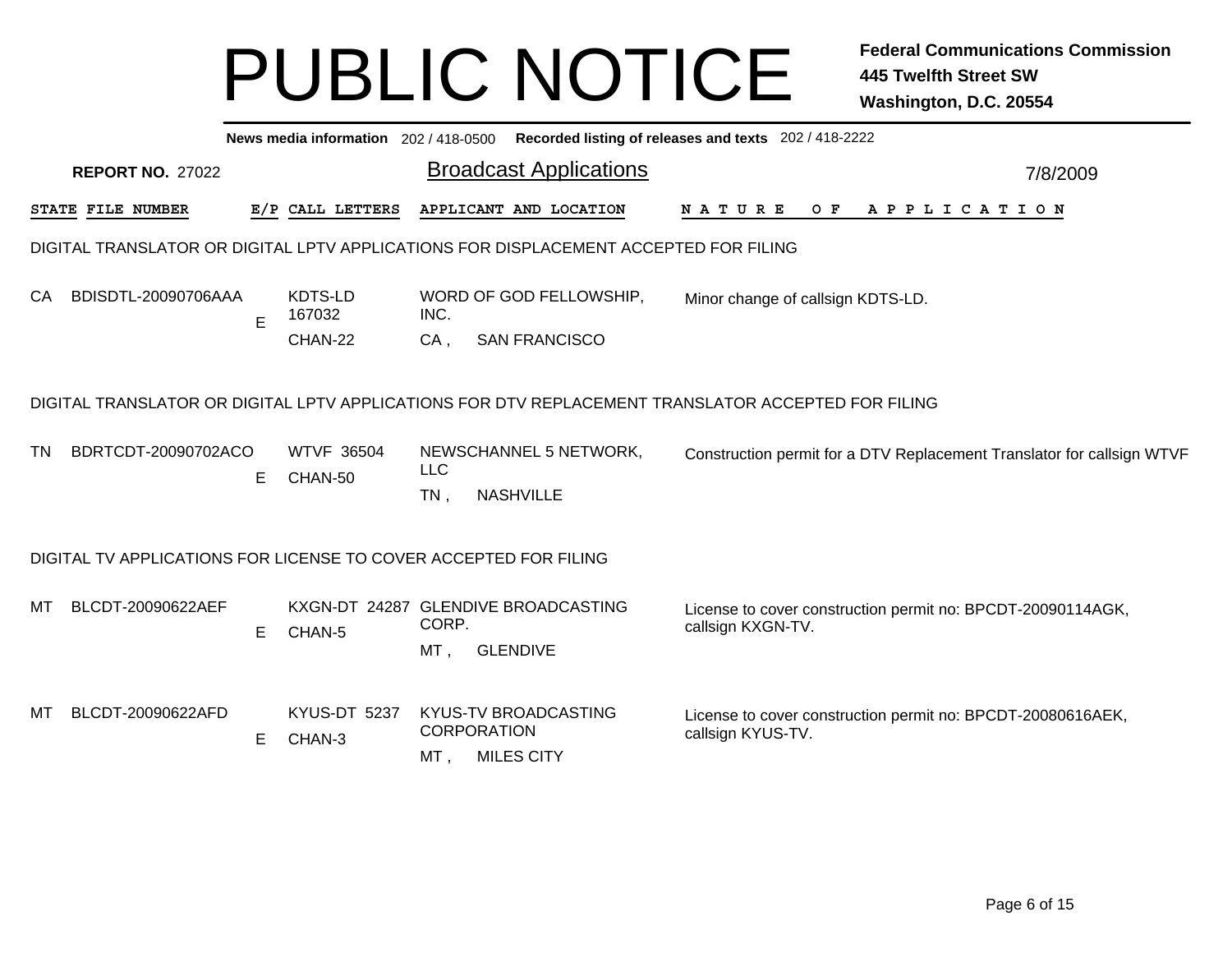|           | News media information 202/418-0500 Recorded listing of releases and texts 202/418-2222 |    |                          |                                                                                                     |                                                                                   |  |  |  |  |  |  |  |
|-----------|-----------------------------------------------------------------------------------------|----|--------------------------|-----------------------------------------------------------------------------------------------------|-----------------------------------------------------------------------------------|--|--|--|--|--|--|--|
|           | <b>REPORT NO. 27022</b>                                                                 |    |                          | <b>Broadcast Applications</b>                                                                       | 7/8/2009                                                                          |  |  |  |  |  |  |  |
|           | STATE FILE NUMBER                                                                       |    | E/P CALL LETTERS         | APPLICANT AND LOCATION                                                                              | O F<br><b>NATURE</b><br>A P P L I C A T I O N                                     |  |  |  |  |  |  |  |
|           |                                                                                         |    |                          | DIGITAL TV APPLICATIONS FOR LICENSE TO COVER ACCEPTED FOR FILING                                    |                                                                                   |  |  |  |  |  |  |  |
| MI        | BLCDT-20090623AAK                                                                       | E. | CHAN-10                  | WBUP-DT 59281 LAKE SUPERIOR COMMUNITY<br><b>BROADCASTING CORPORATION</b><br><b>ISHPEMING</b><br>MI, | License to cover construction permit no: BPCDT-20080402ABL,<br>callsign WBUP.     |  |  |  |  |  |  |  |
| MI        | BLCDT-20090623AAS                                                                       | E. | CHAN-11                  | WBKB-DT 67048 THUNDER BAY BROADCASTING<br>CORPORATION.<br><b>ALPENA</b><br>$MI$ ,                   | License to cover construction permit no: BMPCDT-20080521AAC,<br>callsign WBKB-TV. |  |  |  |  |  |  |  |
| <b>FL</b> | BLCDT-20090702AAJ                                                                       | E. | CHAN-13                  | WTLV-DT 65046 MULTIMEDIA HOLDINGS<br><b>CORPORATION</b><br><b>JACKSONVILLE</b><br>FL,               | License to cover construction permit no: BPCDT-20081205AGG,<br>callsign WTLV.     |  |  |  |  |  |  |  |
| FL        | BLCDT-20090702AAK                                                                       | E. | CHAN-10                  | WJXX-DT 11893 GANNETT RIVER STATES<br>PUBLISHING CORPORATION<br><b>ORANGE PARK</b><br>FL,           | License to cover construction permit no: BPCDT-20081205AGH,<br>callsign WJXX.     |  |  |  |  |  |  |  |
|           |                                                                                         |    |                          | FM STATION APPLICATIONS FOR LICENSE TO COVER ACCEPTED FOR FILING                                    |                                                                                   |  |  |  |  |  |  |  |
| WY.       | BLH-20090624AEP                                                                         | E. | KRAN 166001<br>103.3 MHZ | FREISLAND BROADCASTING<br>CORP.<br>WY,<br><b>WARREN AFB</b>                                         | License to cover.                                                                 |  |  |  |  |  |  |  |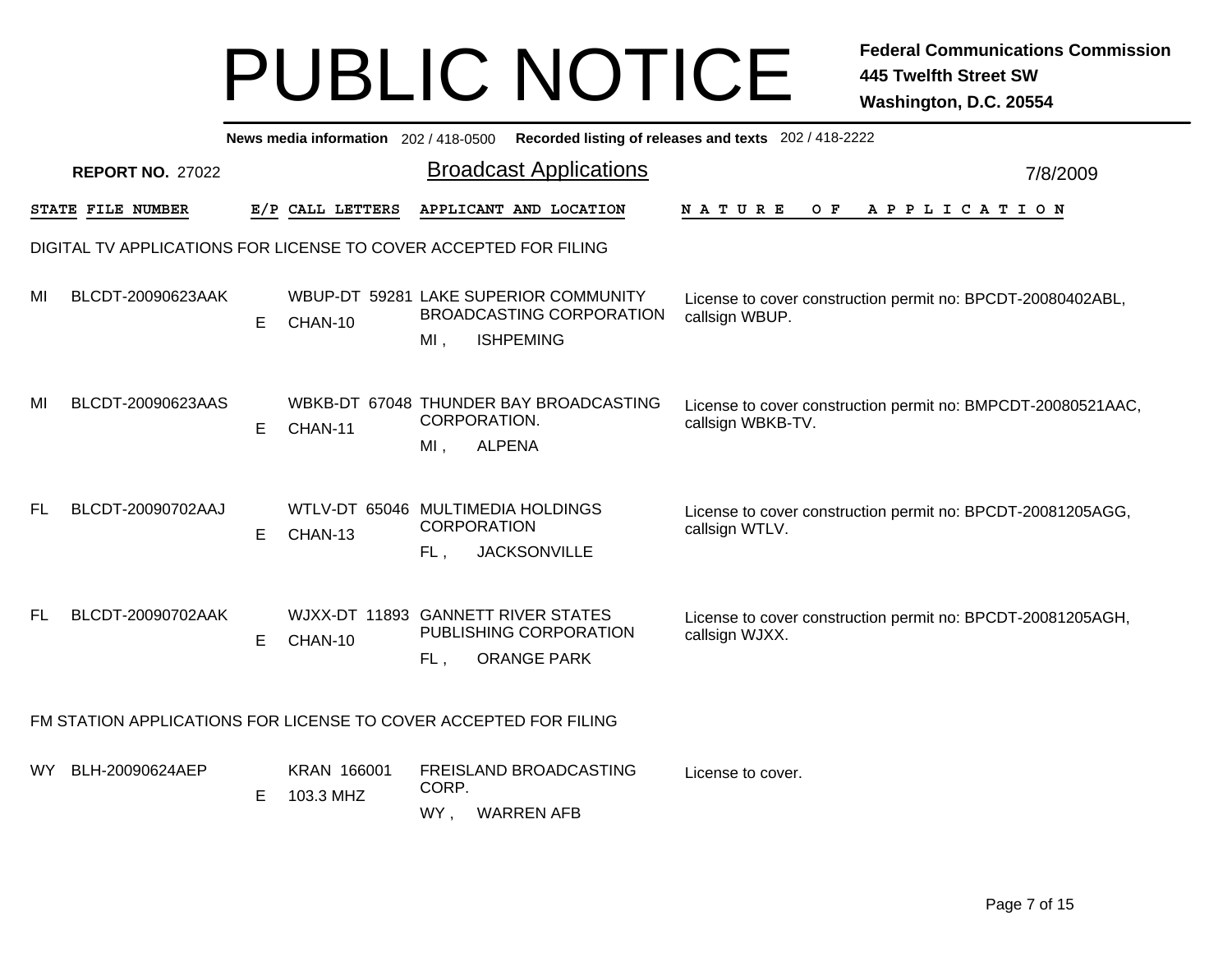|           | News media information 202/418-0500 Recorded listing of releases and texts 202/418-2222 |    |                                              |                                      |                                                                     |                   |                |  |  |  |  |  |  |
|-----------|-----------------------------------------------------------------------------------------|----|----------------------------------------------|--------------------------------------|---------------------------------------------------------------------|-------------------|----------------|--|--|--|--|--|--|
|           | <b>REPORT NO. 27022</b>                                                                 |    |                                              |                                      | <b>Broadcast Applications</b>                                       |                   | 7/8/2009       |  |  |  |  |  |  |
|           | STATE FILE NUMBER                                                                       |    | E/P CALL LETTERS                             |                                      | APPLICANT AND LOCATION                                              | N A T U R E       | OF APPLICATION |  |  |  |  |  |  |
|           | FM STATION APPLICATIONS FOR LICENSE TO COVER ACCEPTED FOR FILING                        |    |                                              |                                      |                                                                     |                   |                |  |  |  |  |  |  |
| IN        | BLED-20090702ADF                                                                        | E. | WBAA-FM 53947 PURDUE UNIVERSITY<br>101.3 MHZ | IN,                                  | <b>WEST LAFAYETTE</b>                                               | License to cover. |                |  |  |  |  |  |  |
|           |                                                                                         |    |                                              |                                      | FM TRANSLATOR APPLICATIONS FOR LICENSE TO COVER ACCEPTED FOR FILING |                   |                |  |  |  |  |  |  |
| NY .      | BLFT-20090702AAN                                                                        | E. | 105.9 MHZ                                    |                                      | W290AT 148182 SARANAC LAKE RADIO, LLC<br>NY, SCHUYLER FALLS         | License to cover. |                |  |  |  |  |  |  |
| <b>PA</b> | BLFT-20090702ACL                                                                        | Е  | W264BZ 1058<br>100.7 MHZ                     | <b>NETWORK</b><br>PA,                | <b>ALLEGHENY MOUNTAIN</b><br><b>TYRONE</b>                          | License to cover. |                |  |  |  |  |  |  |
| CO.       | BLFT-20090702ADG                                                                        | E  | K219AW 12345<br>91.7 MHZ                     | <b>FOUNDATION</b><br>CO <sub>1</sub> | <b>EDUCATIONAL MEDIA</b><br><b>MEEKER</b>                           | License to cover. |                |  |  |  |  |  |  |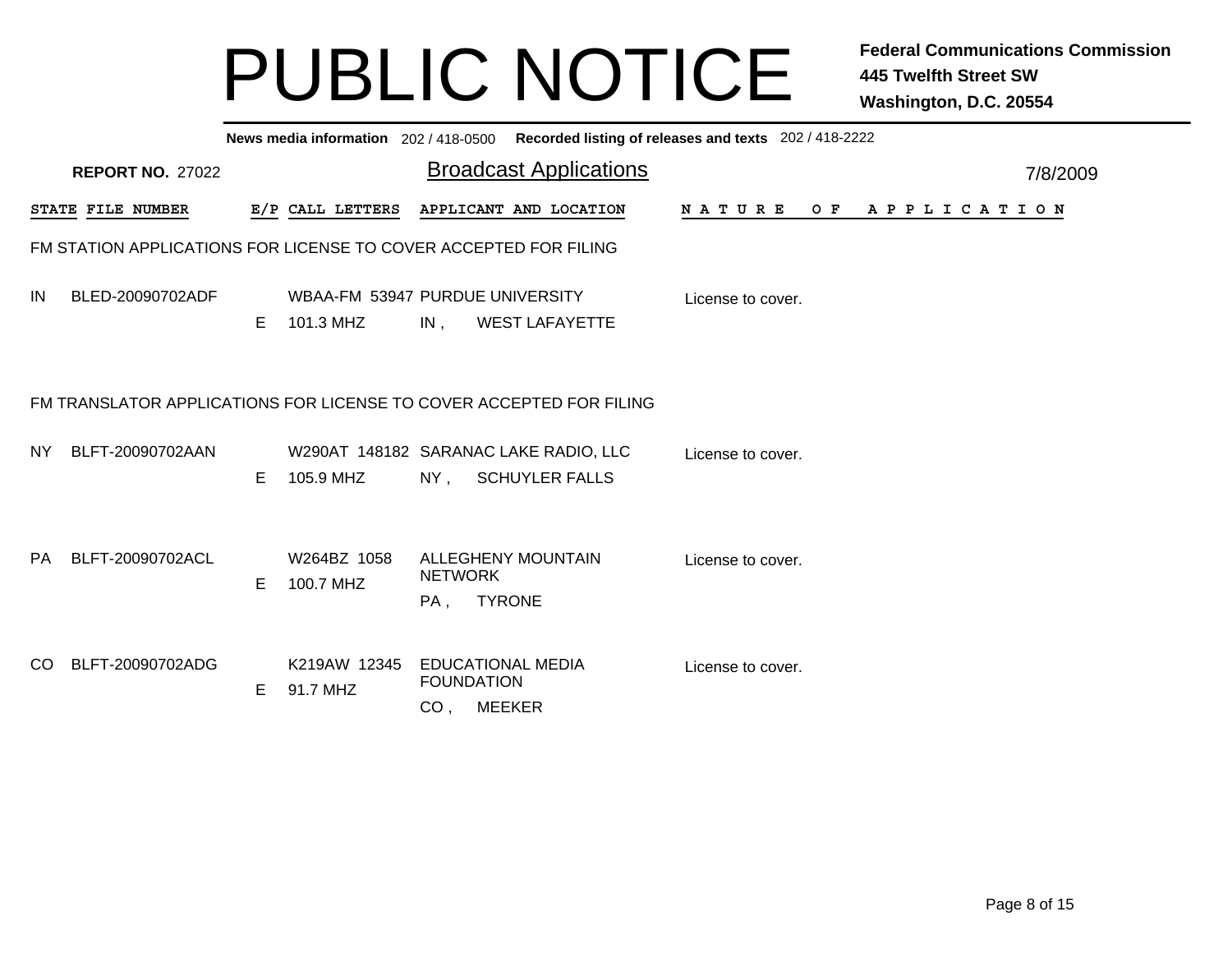|                                                                                                                                                                                                        | News media information 202 / 418-0500<br>Recorded listing of releases and texts 202 / 418-2222 |    |                        |     |                                                                                     |                                                                                                                                     |          |  |  |  |  |  |
|--------------------------------------------------------------------------------------------------------------------------------------------------------------------------------------------------------|------------------------------------------------------------------------------------------------|----|------------------------|-----|-------------------------------------------------------------------------------------|-------------------------------------------------------------------------------------------------------------------------------------|----------|--|--|--|--|--|
|                                                                                                                                                                                                        | <b>REPORT NO. 27022</b>                                                                        |    |                        |     | <b>Broadcast Applications</b>                                                       |                                                                                                                                     | 7/8/2009 |  |  |  |  |  |
|                                                                                                                                                                                                        | STATE FILE NUMBER                                                                              |    | E/P CALL LETTERS       |     | APPLICANT AND LOCATION                                                              | <b>NATURE</b><br>O F<br>A P P L I C A T I O N                                                                                       |          |  |  |  |  |  |
|                                                                                                                                                                                                        |                                                                                                |    |                        |     | FM TRANSLATOR APPLICATIONS FOR LICENSE TO COVER APPLICATION GRANT RESCINDED         |                                                                                                                                     |          |  |  |  |  |  |
| OR.                                                                                                                                                                                                    | BLFT-20081014ADO                                                                               |    | K272EL 149924          |     | WAY-FM MEDIA GROUP, INC                                                             | License to cover.                                                                                                                   |          |  |  |  |  |  |
|                                                                                                                                                                                                        |                                                                                                | E. | 102.3 MHZ              | OR, | <b>PORTLAND</b>                                                                     | Grant Rescinded 7/2/2009 to allow the applicant an opportunity to<br>properly address the AM measurement condition - no letter sent |          |  |  |  |  |  |
|                                                                                                                                                                                                        |                                                                                                |    |                        |     | TV TRANSLATOR OR LPTV STATION APPLICATIONS FOR LICENSE TO COVER ACCEPTED FOR FILING |                                                                                                                                     |          |  |  |  |  |  |
| BLTTL-20090629AAH<br>TIGER EYE LICENSING, LLC.<br>FL.<br>W23DG 131177<br>License to cover construction permit no: BNPTTL-20000830BSD,<br>callsign W23DG.<br>E.<br><b>GAINESVILLE</b><br>CHAN-23<br>FL, |                                                                                                |    |                        |     |                                                                                     |                                                                                                                                     |          |  |  |  |  |  |
|                                                                                                                                                                                                        |                                                                                                |    |                        |     |                                                                                     | FM AUXILIARY TRANSMITTING ANTENNA APPLICATIONS FOR LICENSE TO COVER AUXILIARY PERMIT ACCEPTED FOR FILING                            |          |  |  |  |  |  |
| <b>FL</b>                                                                                                                                                                                              | BXLH-20090702AAH                                                                               | E. | 107.9 MHZ              | FL, | WSRZ-FM 48673 CITICASTERS LICENSES, INC.<br><b>CORAL COVE</b>                       | License to cover auxiliary permit.                                                                                                  |          |  |  |  |  |  |
|                                                                                                                                                                                                        |                                                                                                |    |                        |     | AM STATION APPLICATIONS FOR MINOR AMENDMENT TO A CONSTRUCTION PERMIT RECEIVED       |                                                                                                                                     |          |  |  |  |  |  |
| OK                                                                                                                                                                                                     | BNP-20090424ACL                                                                                | E. | NEW 122557<br>1210 KHZ | OK, | <b>SHARON BERLIN INGLES</b><br><b>BIXBY</b>                                         | Engineering Amendment filed 07/02/2009                                                                                              |          |  |  |  |  |  |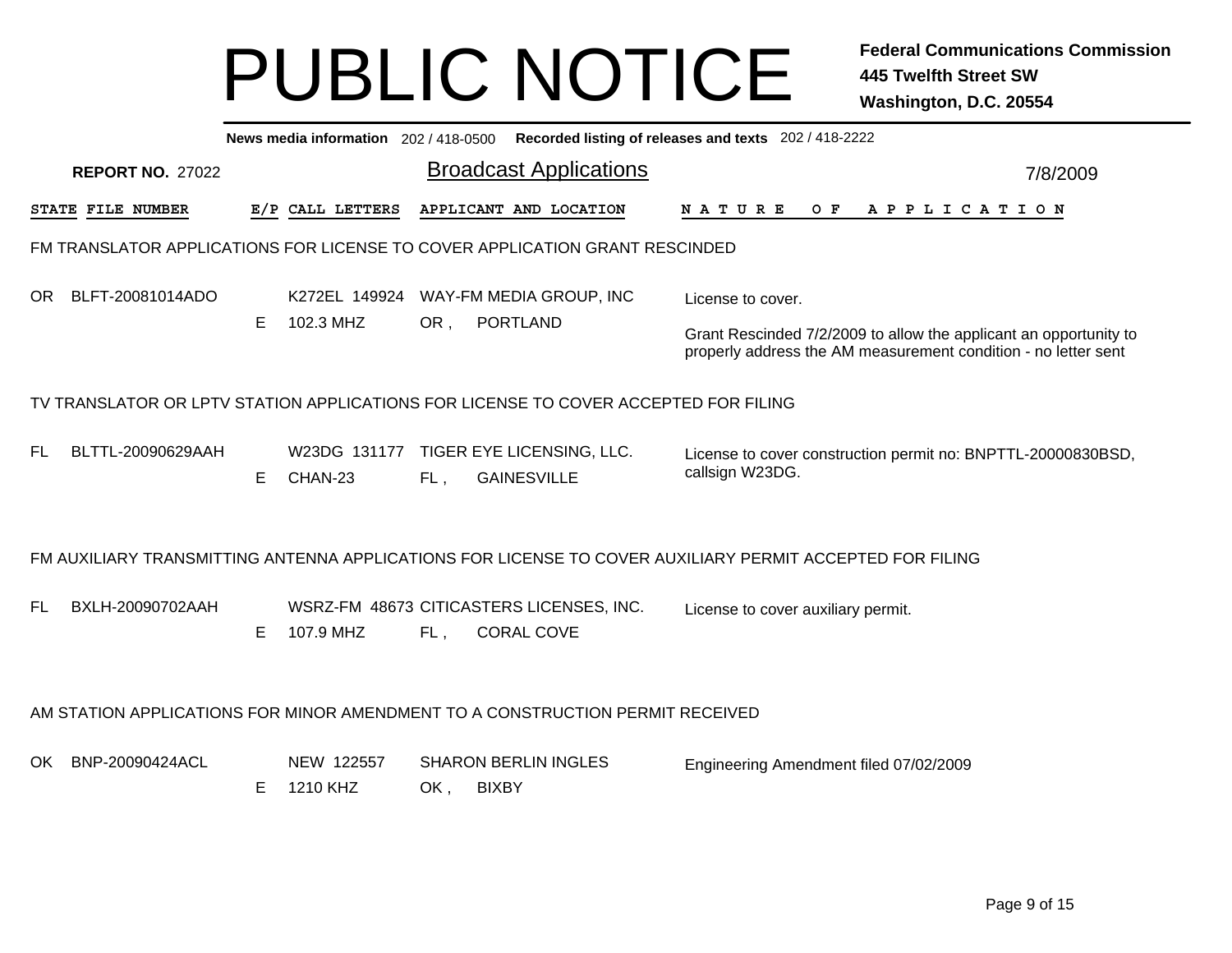|           | News media information 202 / 418-0500 Recorded listing of releases and texts 202 / 418-2222 |    |                               |             |                                                                                                      |                                        |     |                       |          |  |  |  |  |
|-----------|---------------------------------------------------------------------------------------------|----|-------------------------------|-------------|------------------------------------------------------------------------------------------------------|----------------------------------------|-----|-----------------------|----------|--|--|--|--|
|           | <b>REPORT NO. 27022</b>                                                                     |    |                               |             | <b>Broadcast Applications</b>                                                                        |                                        |     |                       | 7/8/2009 |  |  |  |  |
|           | STATE FILE NUMBER                                                                           |    | E/P CALL LETTERS              |             | APPLICANT AND LOCATION                                                                               | <b>NATURE</b>                          | O F | A P P L I C A T I O N |          |  |  |  |  |
|           |                                                                                             |    |                               |             | FM AUXILIARY TRANSMITTING ANTENNA APPLICATIONS FOR MINOR AMENDMENT TO A CONSTRUCTION PERMIT RECEIVED |                                        |     |                       |          |  |  |  |  |
| <b>PA</b> | BXPH-20090609AAO                                                                            | E. | <b>WKPL 24999</b><br>92.1 MHZ | PA,         | KEYMARKET LICENSES, LLC<br><b>ELLWOOD CITY</b>                                                       | Engineering Amendment filed 07/06/2009 |     |                       |          |  |  |  |  |
|           |                                                                                             |    |                               |             | FM STATION APPLICATIONS FOR MINOR AMENDMENT TO A CONSTRUCTION PERMIT RECEIVED                        |                                        |     |                       |          |  |  |  |  |
| <b>ND</b> | BNPED-20071022BTX                                                                           | E. | NEW 176158<br>88.3 MHZ        | ND,         | UNIVERSITY OF NORTH DAKOTA<br><b>GRAND FORKS</b>                                                     | Engineering Amendment filed 07/02/2009 |     |                       |          |  |  |  |  |
| IA        | BPH-20081205ABO                                                                             | E. | KZWF 164102<br>105.9 MHZ      | IA,         | CONNOISSEUR MEDIA, LLC<br><b>PATTERSON</b>                                                           | Engineering Amendment filed 07/02/2009 |     |                       |          |  |  |  |  |
| GA        | BPH-20090417AJP                                                                             | E  | WDXQ-FM<br>26626<br>107.5 MHZ | GA,         | <b>GEORGIA EAGLE</b><br>BROADCASTING, INC.<br><b>COCHRAN</b>                                         | Engineering Amendment filed 07/02/2009 |     |                       |          |  |  |  |  |
| OR.       | BPED-20090615ADT                                                                            | E. | <b>KQHR 90769</b><br>90.1 MHZ | INC.<br>OR, | ALL CLASSICAL PUBLIC MEDIA,<br><b>HOOD RIVER</b>                                                     | Engineering Amendment filed 07/02/2009 |     |                       |          |  |  |  |  |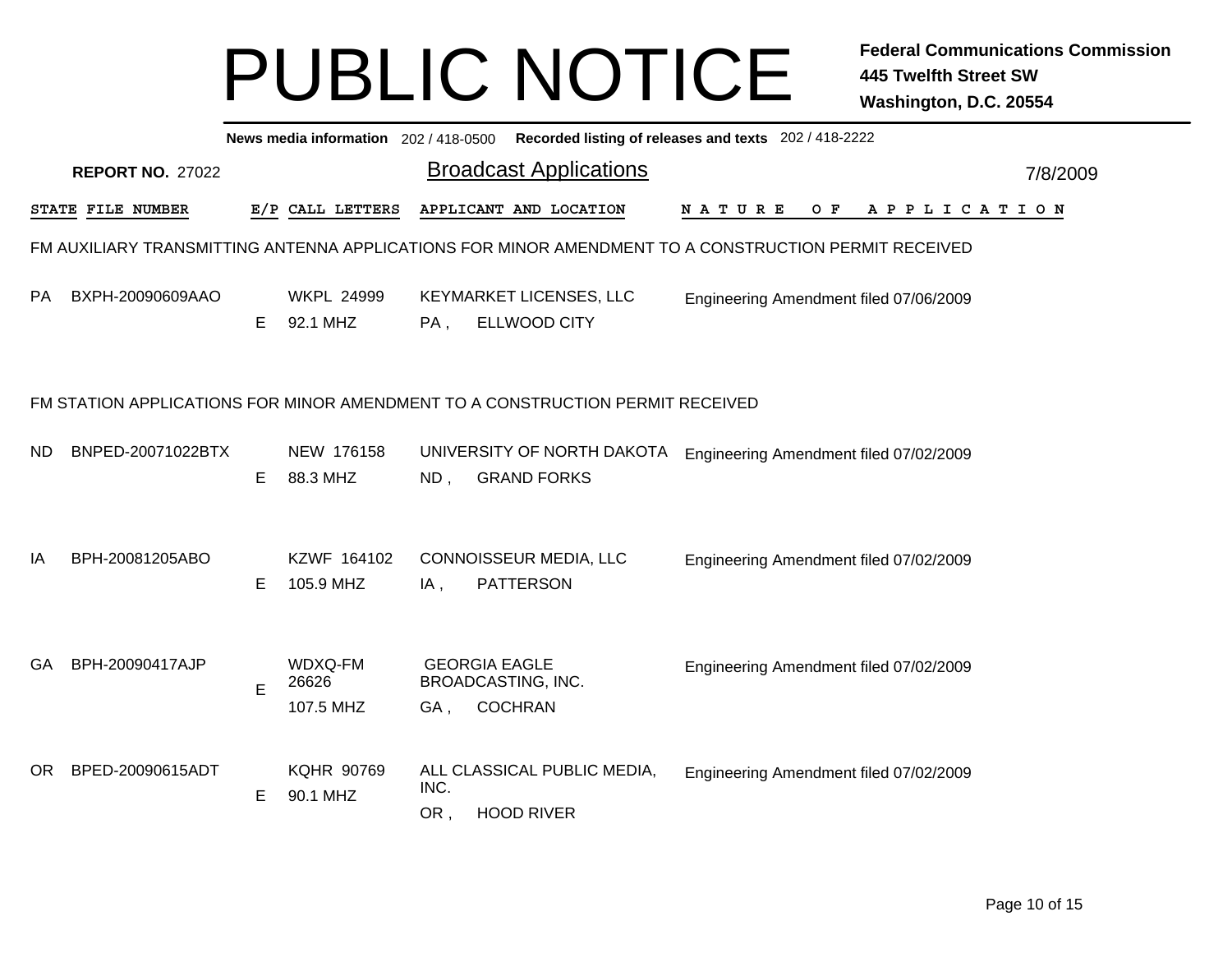|                                                                                                                                                                                           | News media information 202/418-0500 Recorded listing of releases and texts 202/418-2222                                                       |   |                                 |     |                                                                                     |                                                         |  |  |  |  |  |  |
|-------------------------------------------------------------------------------------------------------------------------------------------------------------------------------------------|-----------------------------------------------------------------------------------------------------------------------------------------------|---|---------------------------------|-----|-------------------------------------------------------------------------------------|---------------------------------------------------------|--|--|--|--|--|--|
|                                                                                                                                                                                           | <b>REPORT NO. 27022</b>                                                                                                                       |   |                                 |     | <b>Broadcast Applications</b>                                                       | 7/8/2009                                                |  |  |  |  |  |  |
|                                                                                                                                                                                           | STATE FILE NUMBER                                                                                                                             |   | E/P CALL LETTERS                |     | APPLICANT AND LOCATION                                                              | NATURE<br>APPLICATION<br>O F                            |  |  |  |  |  |  |
|                                                                                                                                                                                           |                                                                                                                                               |   |                                 |     | AM STATION APPLICATIONS FOR MINOR CHANGE TO A LICENSED FACILITY ACCEPTED FOR FILING |                                                         |  |  |  |  |  |  |
| OK.                                                                                                                                                                                       | BP-20090702ACR                                                                                                                                | E | <b>KMAD 54811</b><br>1550 KHZ   | OK, | <b>KEYSTONE BROADCASTING</b><br><b>CORPORATION</b><br><b>MADILL</b>                 | Minor change in licensed facilities.                    |  |  |  |  |  |  |
|                                                                                                                                                                                           | DIGITAL TV APPLICATIONS FOR MINOR CHANGE TO A LICENSED FACILITY ACCEPTED FOR FILING                                                           |   |                                 |     |                                                                                     |                                                         |  |  |  |  |  |  |
| BPCDT-20090702ADI<br>KOTA-TV 17688 DUHAMEL BROADCASTING<br>SD.<br>Minor change in licensed facilities, callsign KOTA-TV.<br><b>ENTERPRISES</b><br>CHAN-2<br>Е<br><b>RAPID CITY</b><br>SD. |                                                                                                                                               |   |                                 |     |                                                                                     |                                                         |  |  |  |  |  |  |
|                                                                                                                                                                                           |                                                                                                                                               |   |                                 |     | FM BOOSTER APPLICATIONS FOR MINOR CHANGE TO A LICENSED FACILITY ACCEPTED FOR FILING |                                                         |  |  |  |  |  |  |
| WA.                                                                                                                                                                                       | BPFTB-20090702ACA                                                                                                                             | E | KQQB-FM1<br>159514<br>104.5 MHZ | WA, | RADIO STATION KMJY, LLC<br><b>SPOKANE</b>                                           | Minor change in licensed facilities, callsign KQQB-FM1. |  |  |  |  |  |  |
|                                                                                                                                                                                           | FM STATION APPLICATIONS FOR MINOR CHANGE TO A LICENSED FACILITY ACCEPTED FOR FILING                                                           |   |                                 |     |                                                                                     |                                                         |  |  |  |  |  |  |
| WY.                                                                                                                                                                                       | BPH-20090702ABF<br>KCYA 166055<br><b>SKYWEST MEDIA LLC</b><br>Minor change in licensed facilities.<br>97.7 MHZ<br><b>KAYCEE</b><br>WY ,<br>E. |   |                                 |     |                                                                                     |                                                         |  |  |  |  |  |  |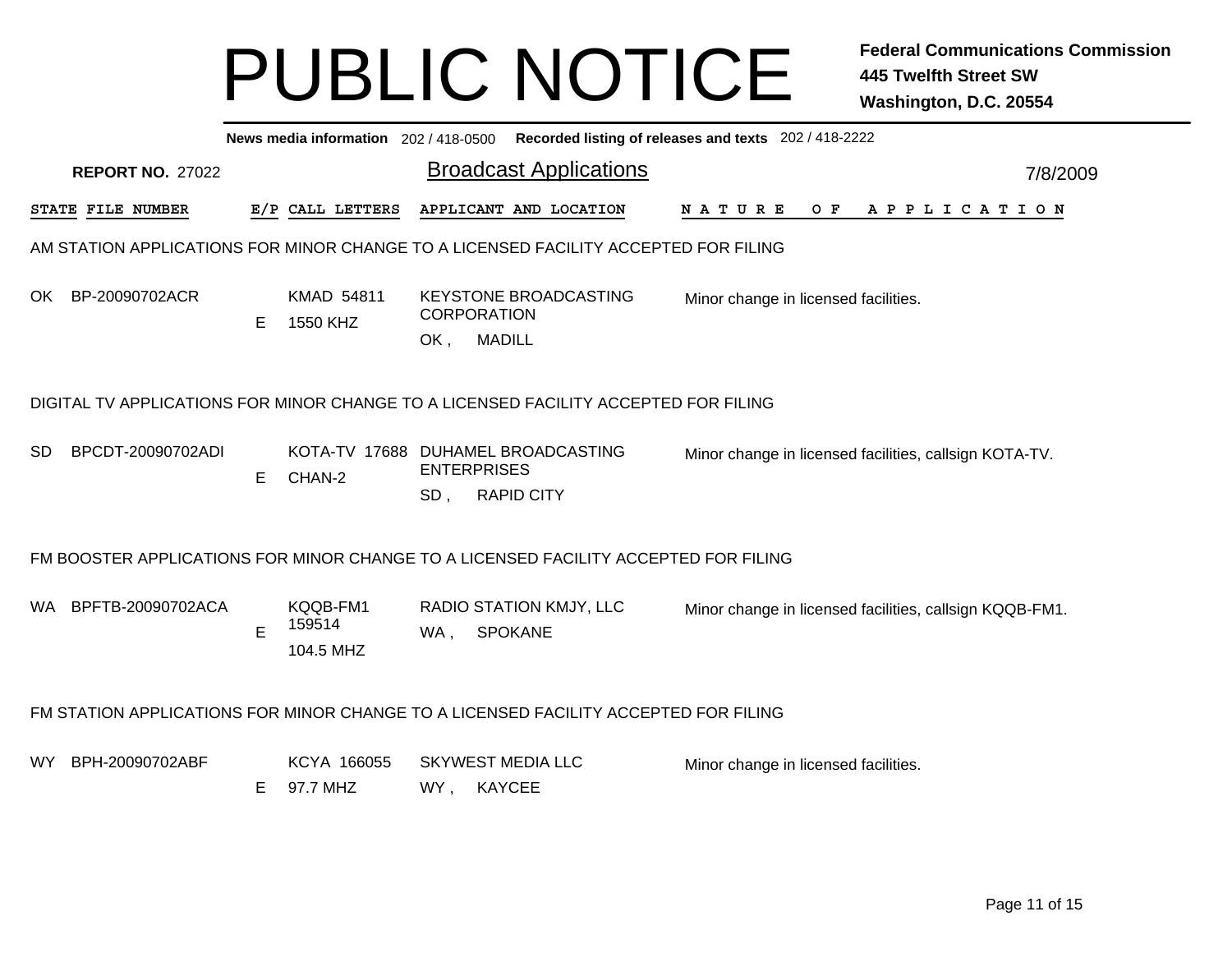|           | News media information 202/418-0500 Recorded listing of releases and texts 202/418-2222 |    |                                            |                |                                                                                        |                                                       |  |  |  |     |  |  |  |                       |  |          |  |
|-----------|-----------------------------------------------------------------------------------------|----|--------------------------------------------|----------------|----------------------------------------------------------------------------------------|-------------------------------------------------------|--|--|--|-----|--|--|--|-----------------------|--|----------|--|
|           | <b>REPORT NO. 27022</b>                                                                 |    |                                            |                | <b>Broadcast Applications</b>                                                          |                                                       |  |  |  |     |  |  |  |                       |  | 7/8/2009 |  |
|           | STATE FILE NUMBER                                                                       |    | E/P CALL LETTERS                           |                | APPLICANT AND LOCATION                                                                 | N A T U R E                                           |  |  |  | O F |  |  |  | A P P L I C A T I O N |  |          |  |
|           |                                                                                         |    |                                            |                | FM STATION APPLICATIONS FOR MINOR CHANGE TO A LICENSED FACILITY ACCEPTED FOR FILING    |                                                       |  |  |  |     |  |  |  |                       |  |          |  |
| AK        | BPH-20090702ACS                                                                         | Е  | KMBQ-FM 35118 KMBQ CORPORATION<br>99.7 MHZ | AK,            | <b>WASILLA</b>                                                                         | Minor change in licensed facilities.                  |  |  |  |     |  |  |  |                       |  |          |  |
| <b>NE</b> | BPED-20090706AAZ                                                                        | E. | <b>KBTK 90676</b><br>91.5 MHZ              | INC.<br>$NE$ , | EDGEWATER BROADCASTING,<br><b>GRAND ISLAND</b>                                         | Minor change in licensed facilities.                  |  |  |  |     |  |  |  |                       |  |          |  |
|           |                                                                                         |    |                                            |                | FM TRANSLATOR APPLICATIONS FOR MINOR CHANGE TO A LICENSED FACILITY ACCEPTED FOR FILING |                                                       |  |  |  |     |  |  |  |                       |  |          |  |
| <b>TX</b> | BPFT-20090702AAA                                                                        | Е  | K263AY 154961<br>89.9 MHZ                  | INC.<br>TX,    | EDGEWATER BROADCASTING,<br><b>ALICE</b>                                                | Minor change in licensed facilities, callsign K263AY. |  |  |  |     |  |  |  |                       |  |          |  |
| GA        | BPFT-20090702AAB                                                                        | Е  | W212Cl 150669<br>89.7 MHZ                  | GA,            | RADIO ASSIST MINISTRY, INC.<br><b>TALLAPOOSA</b>                                       | Minor change in licensed facilities, callsign W212Cl. |  |  |  |     |  |  |  |                       |  |          |  |
| AL        | BPFT-20090702AAC                                                                        | Е  | 101.5 MHZ                                  | INC.<br>AL,    | W264AV 150814 EDGEWATER BROADCASTING,<br><b>ATHENS</b>                                 | Minor change in licensed facilities, callsign W264AV. |  |  |  |     |  |  |  |                       |  |          |  |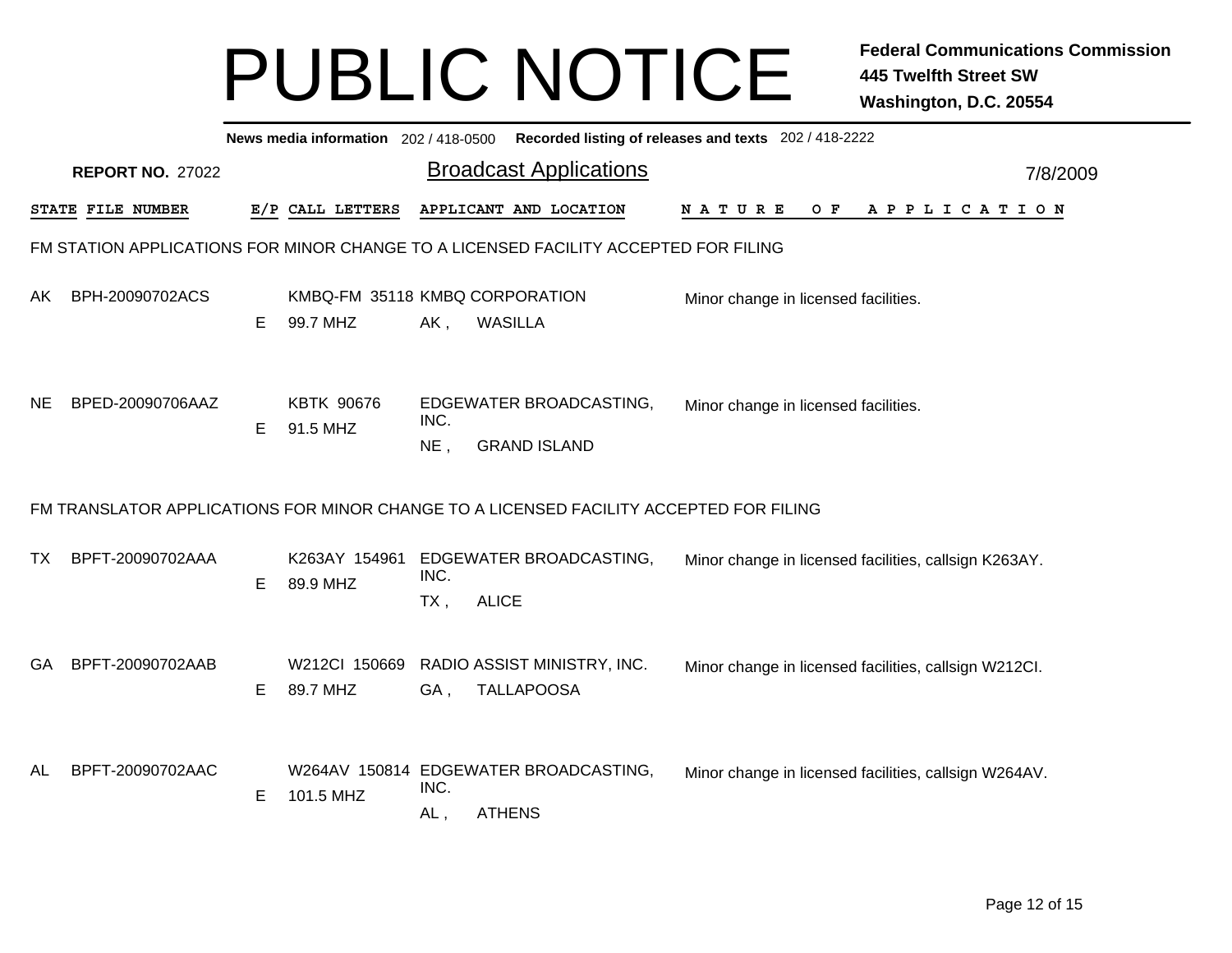| News media information 202 / 418-0500 Recorded listing of releases and texts 202 / 418-2222 |                         |   |                            |                                               |                                                  |                                                       |  |          |  |
|---------------------------------------------------------------------------------------------|-------------------------|---|----------------------------|-----------------------------------------------|--------------------------------------------------|-------------------------------------------------------|--|----------|--|
|                                                                                             | <b>REPORT NO. 27022</b> |   |                            |                                               | <b>Broadcast Applications</b>                    |                                                       |  | 7/8/2009 |  |
| STATE FILE NUMBER<br>E/P CALL LETTERS                                                       |                         |   |                            | APPLICANT AND LOCATION                        | O F<br>N A T U R E                               | A P P L I C A T I O N                                 |  |          |  |
| FM TRANSLATOR APPLICATIONS FOR MINOR CHANGE TO A LICENSED FACILITY ACCEPTED FOR FILING      |                         |   |                            |                                               |                                                  |                                                       |  |          |  |
| CO.                                                                                         | BPFT-20090702ABG        | Е | K210CE 89670<br>89.9 MHZ   | <b>EDUCATIONAL MEDIA</b><br><b>FOUNDATION</b> |                                                  | Minor change in licensed facilities, callsign K210CE. |  |          |  |
|                                                                                             |                         |   |                            | CO <sub>1</sub>                               | <b>MESA</b>                                      |                                                       |  |          |  |
| TX.                                                                                         | BPFT-20090702ACE        | Е | K222BS 139129<br>105.9 MHZ |                                               | <b>IGLESIA JESUCRISTO ES MI</b><br>REFUGIO, INC. | Minor change in licensed facilities, callsign K222BS. |  |          |  |
|                                                                                             |                         |   |                            | TX.                                           | <b>LACKLAND CITY</b>                             |                                                       |  |          |  |
| <b>WA</b>                                                                                   | BPFT-20090702ACX        | Е | K294BG 150021<br>106.7 MHZ | NORTHWEST ROCK N ROLL                         |                                                  | Minor change in licensed facilities, callsign K294BG. |  |          |  |
|                                                                                             |                         |   |                            | WA,                                           | PRESERVATION SOCIETY<br><b>MALONE</b>            |                                                       |  |          |  |
| SC.                                                                                         | BPFT-20090706AAJ        | Е | 90.3 MHZ                   |                                               |                                                  |                                                       |  |          |  |
|                                                                                             |                         |   |                            | W266BO 149547 EDGEWATER BROADCASTING,<br>INC. |                                                  | Minor change in licensed facilities, callsign W266BO. |  |          |  |
|                                                                                             |                         |   |                            | SC,                                           | <b>CHARLESTON</b>                                |                                                       |  |          |  |
| <b>PA</b>                                                                                   | BPFT-20090706AAL        |   |                            | W282BK 156161 GEOS COMMUNICATIONS             |                                                  | Minor change in licensed facilities, callsign W282BK. |  |          |  |
|                                                                                             |                         | Е | 104.3 MHZ                  | PA,                                           | <b>MEHOOPANY</b>                                 |                                                       |  |          |  |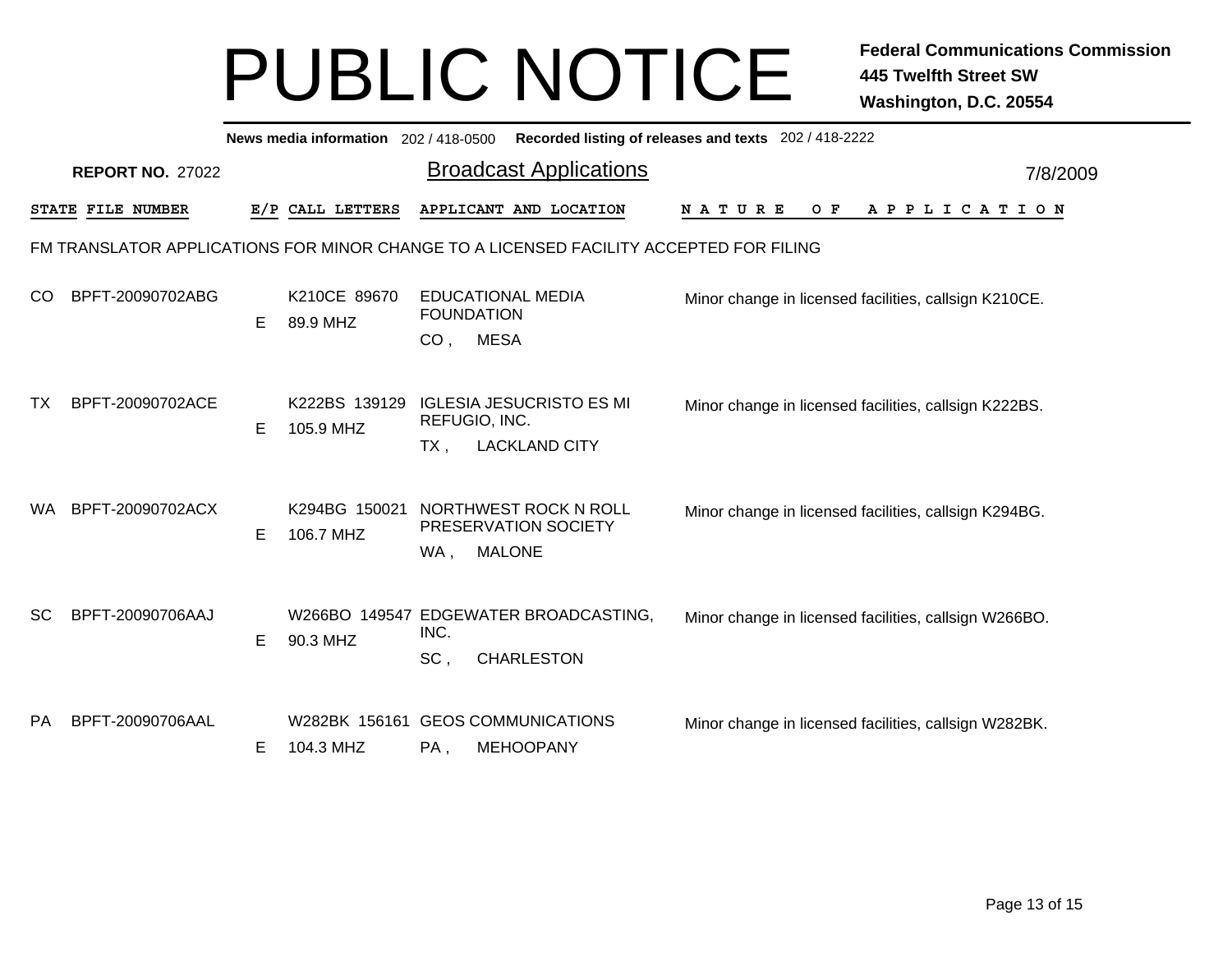| Recorded listing of releases and texts 202 / 418-2222<br>News media information 202 / 418-0500                                |                          |   |                                           |                   |                                              |                                                                         |          |  |  |  |
|-------------------------------------------------------------------------------------------------------------------------------|--------------------------|---|-------------------------------------------|-------------------|----------------------------------------------|-------------------------------------------------------------------------|----------|--|--|--|
| <b>REPORT NO. 27022</b>                                                                                                       |                          |   |                                           |                   | <b>Broadcast Applications</b>                |                                                                         | 7/8/2009 |  |  |  |
|                                                                                                                               | <b>STATE FILE NUMBER</b> |   | E/P CALL LETTERS                          |                   | APPLICANT AND LOCATION                       | <b>NATURE</b><br>O F<br>A P P L I C A T I O N                           |          |  |  |  |
| AM STATION APPLICATIONS FOR MINOR MODIFICATION TO A CONSTRUCTION PERMIT ACCEPTED FOR FILING                                   |                          |   |                                           |                   |                                              |                                                                         |          |  |  |  |
| ТX                                                                                                                            | BMP-20090630AFY          | Е | NEW 160577<br>1600 KHZ                    | TX.               | AMY MEREDITH<br><b>DALHART</b>               | Mod of CP                                                               |          |  |  |  |
| DIGITAL TRANSLATOR OR DIGITAL LPTV APPLICATIONS FOR MINOR MODIFICATION TO A CONSTRUCTION PERMIT ACCEPTED FOR<br><b>FILING</b> |                          |   |                                           |                   |                                              |                                                                         |          |  |  |  |
| VA                                                                                                                            | BMPDTL-20090702ACM       | E | <b>WTLU-LD</b><br>168095<br>CHAN-43       | VA,               | LIBERTY UNIVERSITY, INC.<br><b>LYNCHBURG</b> | Modification of construction permit file number<br>BMPDTL-20080804ABZ.  |          |  |  |  |
| FL.                                                                                                                           | BMPDVL-20090706AAY       | Е | WDFL-D 168790 FRANCOIS LECONTE<br>CHAN-11 | FL,               | <b>MARATHON</b>                              | Modification of construction permit file number<br>BDCCDVL-20061005ADR. |          |  |  |  |
| FM STATION APPLICATIONS FOR MINOR MODIFICATION TO A CONSTRUCTION PERMIT ACCEPTED FOR FILING                                   |                          |   |                                           |                   |                                              |                                                                         |          |  |  |  |
| ΚS                                                                                                                            | BMPH-20090702ABM         | Е | <b>KEOJ 35975</b><br>101.1 MHZ            | KXOJ, INC.<br>KS, | <b>CANEY</b>                                 | Mod of CP to chg                                                        |          |  |  |  |